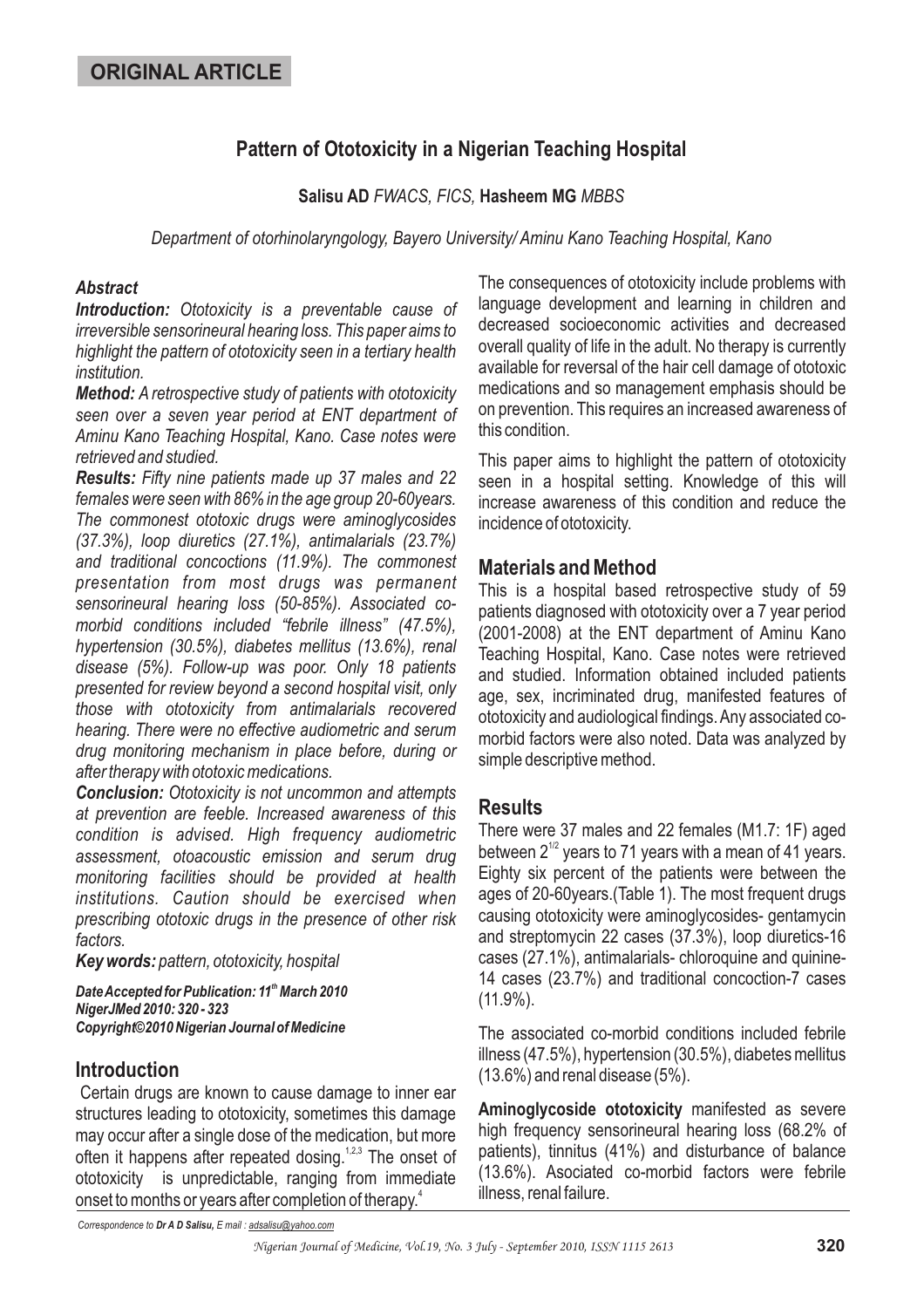**Loop diuretic ototoxicity** manifested as mild to moderate high frequency sensorineural hearing loss (50%), tinnitus (43.8%) and disturbance of balance (25%). Associated co-morbid factors were hypertension, diabetes mellitus, renal failure.

**Antimalarial ototoxicity** manifested as tinnitus (64.3%), mild to moderate, low to mid frequency sensorineural hearing loss (57.2%) and balance disturbance (7.2%).

**Ototoxicity from traditional concoction** manifested as low frequency sensorineural hearing loss of varying severity ranging from mild to severe (85.7%) and tinnitus  $(28.6\%)$ .

Eighteen cases were available for follow-up, only those with antimalarial ototoxicity were noted to have recovered hearing.

**Table I: Age and sex distribution of patients with ototoxicity**

| Age(yrs)  | No.(%)   | Males | Females |
|-----------|----------|-------|---------|
| <20years  | 4(6.8)   | 2     | 2       |
| 20-40yrs  | 26(44.1) | 18    | 8       |
| 41-60yrs  | 25(42.3) | 14    | 11      |
| $>60$ yrs | 4(6.8)   | 3     |         |

#### **Discussion**

The magnitude of ototoxicity worldwide is not accurately known. Studies have found ototoxicity to account for about 2-20% of hearing loss in children.<sup>1,5,6</sup> In Tanzania, ototoxicity was noted to be the second most common cause of deafness. $^1$  In this study, the bulk of cases were young and middle aged adults constituting 86% of the cases. It is probable that cases of ototoxicity in children in this setting are missed or overlooked or the hearing loss blamed on some other aetiologic factor.

Aminoglycosides were the most frequent cause of ototoxicity in this study. The high prevalence of aminoglycoside ototoxicity in developing countries has been observed by other authors.<sup>7</sup> This high prevalence has been blamed on the drug's low cost, availability without prescription and effectiveness against gram negative bacteria and mycobacterium. This therapeutic efficacy has continued to maintain the relevance of aminoglycosides today despite the risk of ototoxicity. In the United states for instance, about 4 million courses of aminoglycosides are administered annually.<sup>8</sup> It is a common observation in this environment for individuals with urethritis possibly gonococcal to use high dose gentamycin without prescription.

It is not clear whether the co-morbid condition of "febrile illness" which many patients complained of as necessitating their use of gentamycin contributed to the prevalence of hearing loss in this study. Such "febrile illness" included but not limited to viral infection and bacterial meningitis.

There is an increased susceptibility to aminoglycoside toxicity in individuals with mutation of the 12S rRNA gene which is maternally inherited, it is therefore common to have maternal relatives with similar hearing deficit after aminoglycoside use.<sup>9</sup> Specific history of maternal relatives having similar hearing problems was absent from the records reviewed in this study.

Since other risk factors for aminoglycoside ototoxicity such as extremes of age or co-administration of other ototoxic drugs were not evident in this study, it is probable therefore that aminoglycoside ototoxicity in this environment may due to genetic susceptibility or may be dose related.

Sensorineural hearing loss was the commonest presentation of aminoglycoside ototoxicity in this study. This is a common finding worldwide.<sup>10</sup> The hearing loss is usually permanent due to irreversible destruction of the outer hair cells of the organ of corti particularly those at the basal turn of cochlea. None of the patients who turned up for follow up recovered hearing in this study. Vestibular function is said to be much more sensitive to aminoglycosides than the cochlea. $^{\text{11}}$  In the absence of a hearing loss, vestibular features may be missed as early warning sign of ototoxicity.

The dosing regime observed in this study were single large dose of aminoglycosides (which was repeated in some cases) and prolonged therapy with multiple doses of aminoglycosides. Studies have shown that if the same total daily dose is given as once daily regimen rather than multiple dosing, the drug efficacy was the same but with decreased risk of ototoxicity. $^{12}$ 

Loop diuretics used in hypertensive and renal failure therapy were found to be the next most common group of ototoxic drugs in this study. High doses given intravenously are known to cause hearing loss.<sup>13</sup> It is not clear however, whether the prevalence of ototoxicity in this subset of patients was influenced by the primary diseases of renal failure, hypertension or diabetes mellitus. Lasisi et al reported on 2 patients with renal failure who developed profound sensorineural hearing loss after 5-7 sessions of dialysis<sup>14</sup>. Hypertension and Diabetes Mellitus can induce angiopathies which may compromise labyrinthine blood supply.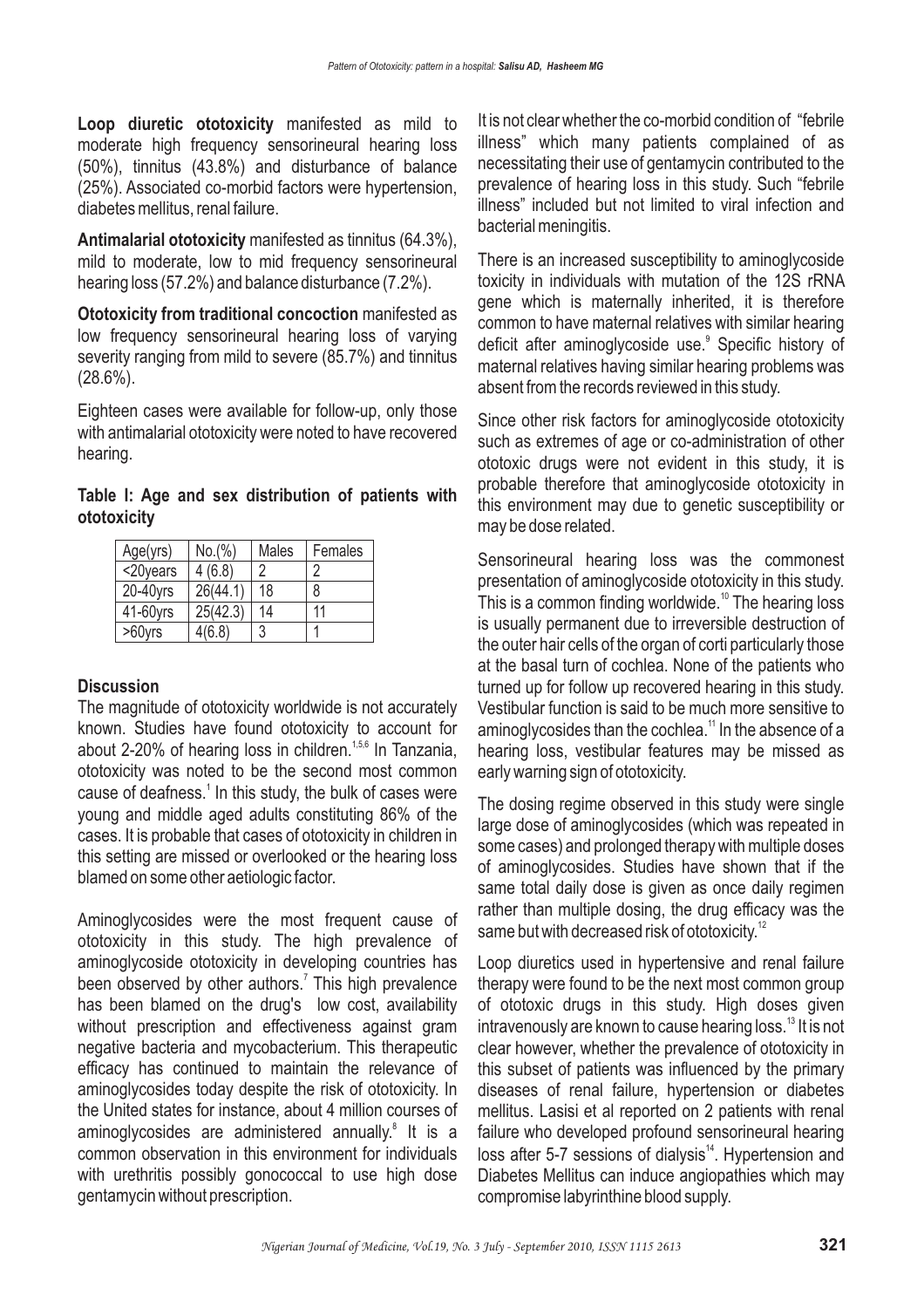Loop diuretics act on the stria vascularis and produce oedema of these tissues and a temporary loss of function, resulting in a decrease of the endocochlea potential. $^{\rm 15}$  The ototoxicity caused by loop diuretics tend to be reversible with drug withdrawal. However, this study did not find any case that recovered hearing completely after withdrawal of the drug, lending support to the possibility of the associated co-morbid conditions contributing to the hearing impairment in these cases.

Kshirsagar et al from their study, concluded that when frusemide is given slowly and in lower doses, the risk of ototoxicity is low provided plasma protiens are within normal limits. 16

Majority of patients with antimalarial induced ototoxicity presented with tinnitus and a mild to moderate hearing loss that recovered after treatment. Tinnitus preceded the hearing loss in all cases, the onset of tinnitus can therefore be taken as a warning sign of ototoxicity in those on antimalarials. Quinine appears to be more cochleotoxic than chloroquine and from laser doppler flowmetry study, it appears to cause vasoconstriction and decrease cochlea blood flow, a mechanism of action similar to that of acetyl salicylic acid.<sup>17</sup> The current trend of using alternative non-ototoxic antimalarials will greatly reduce the incidence of ototoxicity from antimalarials.

Traditional concoction is a commonly employed remedy for virtually any kind of illness in this environment. Several cases of ototoxicity have been recorded from its use. In this study it accounted for nearly 12% of the cases seen. It is difficult to determine what constitute any particular concoction as different traditional healers dispense different concoctions and further, most patients on traditional concoction are particularly warned not to seek orthodox attention. This makes it difficult to determine the magnitude of hearing loss from use of traditional concoction.

Ototoxicity from such medications as macrolides, salicylates, non-steroidal antinflammatory drugs, and anti-neoplastic drugs which featured in several publications were not seen in this study.<sup>18,19</sup> It is probable that deafness resulting from these medications in this environment may have been blamed on the primary

#### disease.

It is also difficult to determine ototoxicity from patients using ototopical medications in this environment as the primary ear condition is mostly blamed for any resulting hearing loss. In a survey of otolaryngologists in the United states, Lundy and Graham reported that 84.1% of ORL surgeons use ototopical medications in the face of tympanic membrane perforation, and 3.4% admitted to have witnessed irreversible inner ear damage from the drugs. $^{20}$ 

Auditory assessment of patients in this study utilized pure tone audiometry (PTA) at the conventional frequencies (0.25-8KHz), this is unlikely to detect the earliest signs of ototoxicity which in the case of aminoglycosides affects frequencies above 8KHz first. Early cases will therefore be missed if conventional PTA frequencies are utilized. Distortion product otoacoustic emission and high frequency auditory testing (9-20KHz) were found to be most sensitive for detecting early ototoxicity.<sup>21,22</sup>

Ototoxicity is a preventable disease, this study observed that such preventive methods as routine audiological assessment during drug therapy, serum drug estimation were unavailable or impracticable due to low resources. This is probably the situation in other low resource settings.

### **Conclusion**

Ototoxicity is not uncommon and attempts at preventing it in this environment is not satisfactory. There is a need for increased awareness of the effects and consequencies of ototoxic drugs. These drugs should be used only when necessary and at minimal effective dosage.

Health authorities should ensure that facilities for audiological assessment during ototoxic drug therapy along with serum drug monitoring facilities are in place. Risk factors such as co administrations of ototoxic drugs, exposure to noise within 6 months of ototoxic medications, renal failure and hypoproteineamic states should be carefully weighed before commencement of ototoxic medications.

#### **References**

- 1. Minja BM. Aetiology of deafness among children at the Buguruni school of the deaf in Dares Salaam, Tanzania. Int J Peadiatr Otorhinolaryngol 1998; 42: 225-231
- 2. Day RO, Graham GG, Bieri D, Cairus D, Harris G, Hounsell J, Platt-Hepworth S, Reeve R, Sambrook PN, Smith J. Concentration-response relationships for salicylate-induced ototoxicity in normal volunteers. Br J Clin Pharmacol 1989; 28(6): 695-702.